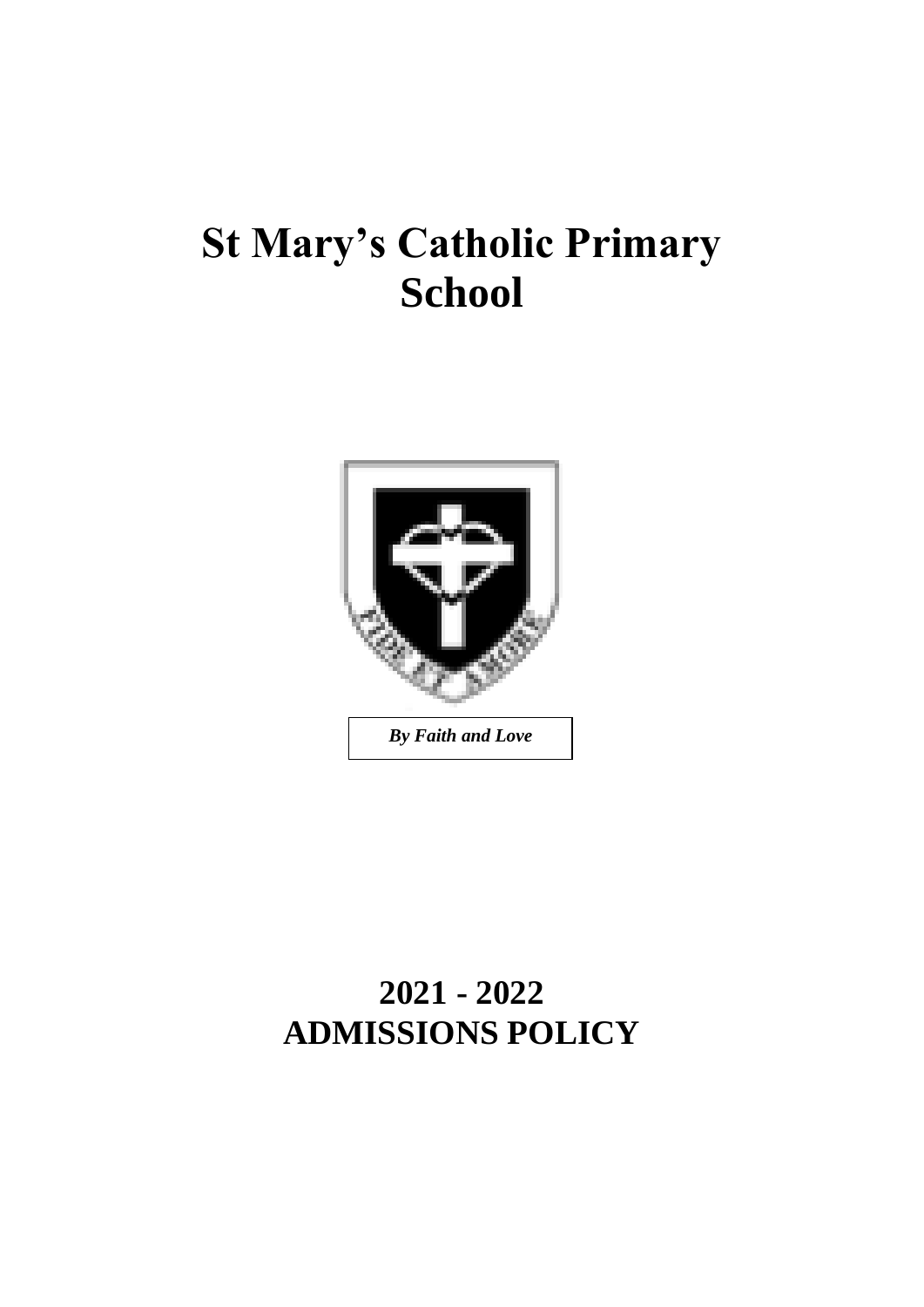St Mary's Catholic Primary School was founded by the Catholic Church to provide education for the children of Catholic families. The school is conducted by its Governing Body as part of the Catholic church in accordance with its trust deed and Instrument of Government and seeks at all times to be a witness to Our Lord Jesus Christ. At a Catholic school, Catholic doctrine and practice permeate every aspect of the school's activity. It is essential that the Catholic character of the school's education be fully supported by all families in the school. All applicants are therefore expected to give their full, unreserved and positive support for the aims and ethos of the school.

The Published Admission Number (PAN) for the Upper Early Years (Reception class) at St Mary's Catholic Primary School is 30. The Governing Body has sole responsibility for admissions to this school and intends to admit 30 children in the school year which begins in September 2021. Applications for Reception are welcome from families whose child reaches his/her 4<sup>th</sup> birthday between 1<sup>st</sup> September 2020 and  $31<sup>st</sup>$  August 2021. The school complies with all the mandatory provisions of the School Admissions Code 2014.

Whenever there are more applications than places available, priority will always be given to Catholic applicants in accordance with the Trust Deed of the Diocese of Westminster. Applications will be ranked using the criteria listed below.

In this policy applicant refers to the person making an application on behalf of a child; candidate refers to the child on whose behalf the application is being made.

# **MULTIPLE APPLICATIONS**

The governing body will admit twins and all siblings from multiple births where one of the children is the last ranked within the school's PAN.

#### **PUPILS WITH AN EDUCATION, HEALTH AND CARE PLAN (EHC) AND CHILDREN OF UK SERVICES PERSONNEL**

The admission of pupils with an Education, Health and Care Plan (EHC) is dealt with by a completely separate procedure. Details of this separate procedure are set out in the Special Educational Needs Code of Practice. If your child has an EHC plan you must contact your local authority SEN officer. Children with this school named in their EHC Plan will be admitted. The admission of children with an EHC Plan or children of UK Services Personnel will reduce the number of places available to other children (see notes).

#### **OVERSUBSCRIPTION CRITERIA**

Where there are more applications for places than the number of places available, places will be offered according to the following order of priority.

- 1. Baptised Catholic 'looked after' children and previously 'looked after' children, who have been adopted or made subject to child arrangements orders or special guardianship orders.
- 2. Baptised Catholic child where compelling evidence is provided at the time of application, from an appropriate professional such as a doctor, priest or social worker, of an exceptional social, medical, pastoral or other need of the child, which can only be met at this school.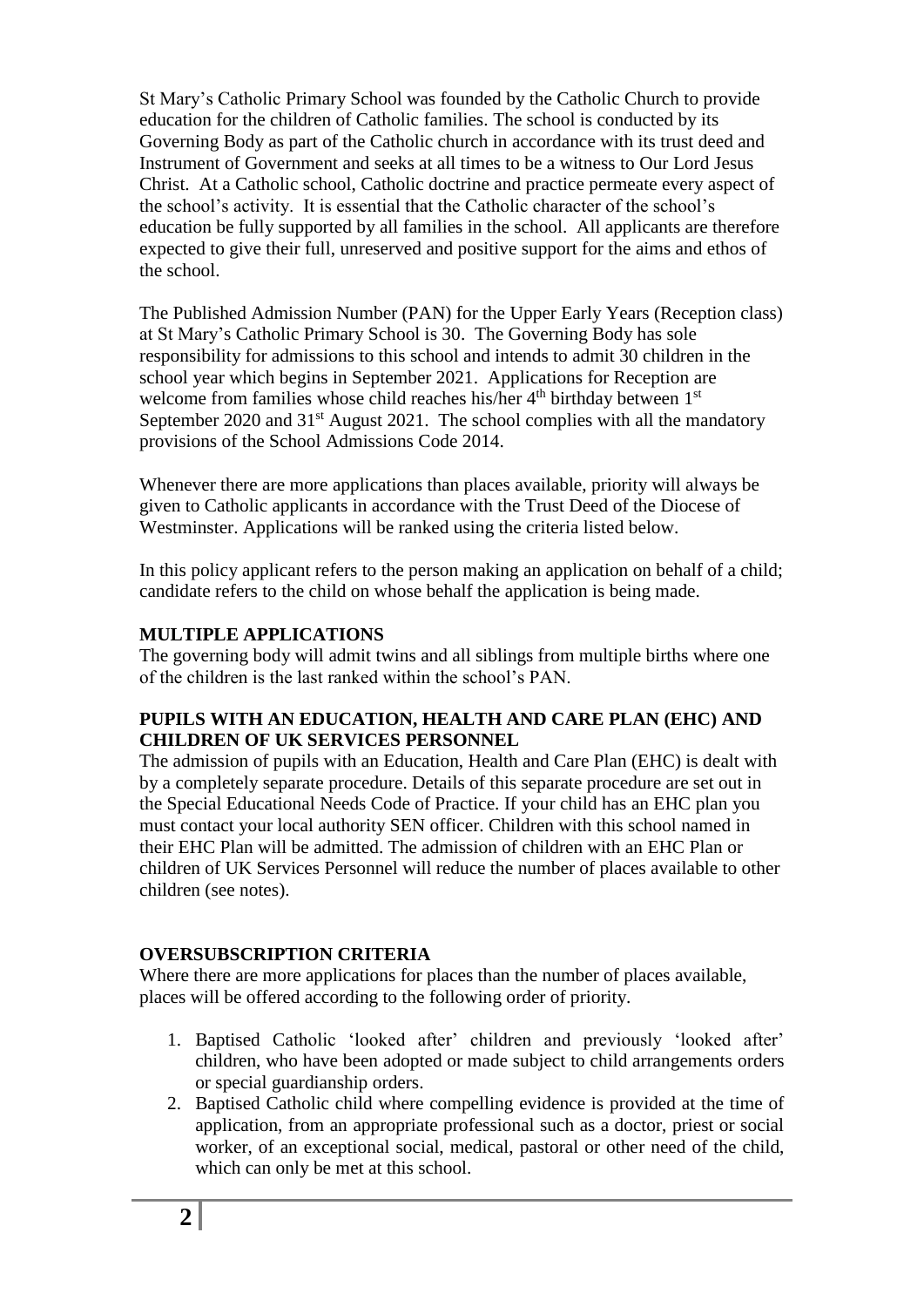- 3. A baptised Catholic child of a Catholic teacher, with a Certificate of Catholic Practice (CCP), who has been employed at the school for at least two years at the time of application
- 4. Baptised Catholic children with a Certificate of Catholic Practice (CCP) who have a sibling at the school at the time of admission.
- 5. Baptised Catholic children with a Certificate of Catholic Practice (CCP) who are resident in the parish of Our Lady of Lourdes and St Michael.
- 6. Baptised Catholic children with a Certificate of Catholic Practice (CCP) who are **not** resident in the parish of Our Lady of Lourdes and St Michael.
- 7. Other baptised Catholic children without a Certificate of Catholic Practice (CCP).
- 8. Other 'looked after' children and previously 'looked after' children who have been adopted or made subject to child arrangements orders or special guardianship orders.
- 9. Other children where compelling evidence is provided at the time of application, from an appropriate professional such as a doctor, priest or social worker, of an exceptional social, medical, pastoral or other need of the child, which can only be met at this school.
- 10. A child of a teacher who has been employed at the school for at least two years at the time of application
- 11. Other children who have a sibling at the school at the time of admission.
- 12. Christians of other denominations with a certificate of baptism or a letter from a minister of religion confirming membership of the faith community.
- 13. Children of other faiths whose application is supported by a letter from a religious leader confirming membership of the faith community.
- 14. Other applicants.

# **APPLICATIONS IN PREVIOUS YEARS**

For the past seven years the governing body has been unable to offer places to any applicants beyond oversubscription criterion 5. Whilst the school welcomes applications from all categories, it is usually oversubscribed by Catholic candidates.

# **TIE BREAK**

Where the offer of places to all the applicants in any of the sub-categories listed above would still lead to oversubscription, the places up to the admission number will be offered to those living nearest to the school as measured in a straight line from the school grounds to the applicants home or moorings address (including flats). If two or more applications are received from the same block of flats, the applicant with the lower door number will be classed as nearest and offered a place because they are likely to be closer to the ground floor and, therefore, the school. In the event of distances being the same for two or more children where this would determine the last place to be allocated, random allocation will be carried out by the local authority's computerised allocation system. All offers are subject to proof of address (or moorings bill) shown at the time of offer. Distances will be measured from the centre of the school from a point set on the ordnance survey map (505060.4 183873.09 AV) using the local authority's computerised measuring system.

# **APPLICATION PROCEDURE for 2021 – 2022**

To apply for a place at this school in the normal admission round, you must complete an online application form from your local authority and complete the School's Supplementary Information Form (SIF). Whilst this is not compulsory, the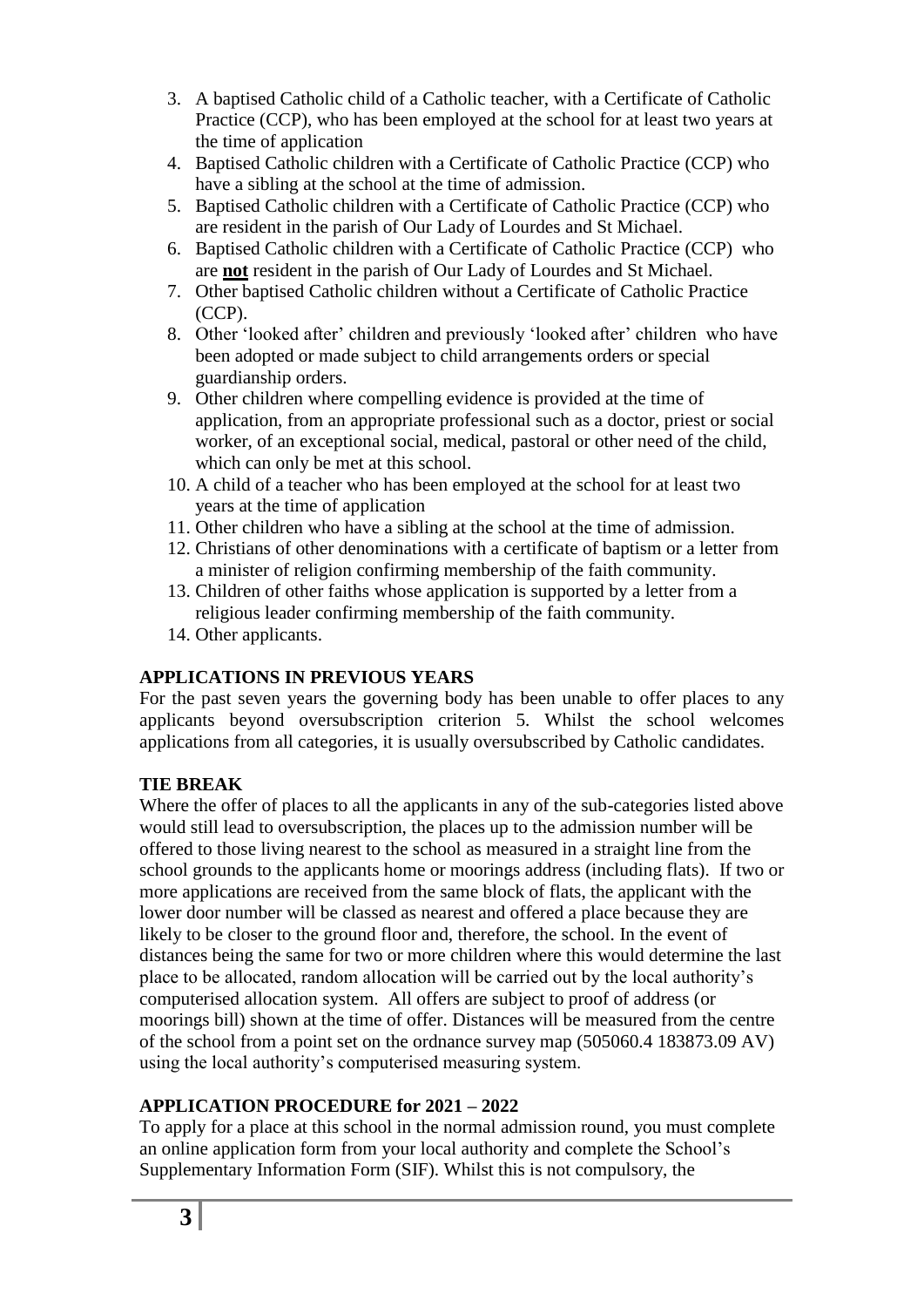information on the SIF enables the Governing Body to assess your application fully against the School's criteria in the event of oversubscription. Please return the SIF (in person or by post) to the school, together with all other relevant paperwork required for your application. If you **do not** complete both of the forms described above and return them by 15th January 2021, the Governing Body will be obliged to consider your application using only the documents available. If you don't return the SIF on time your child may receive a lower ranking because of this and not be offered a place.

#### **OFFERS**

The local authority will inform you of the outcome of your application on behalf of the Governing Body, on or about 16th April 2021. This information will be available online. Parents/carers should accept or decline the place as soon as possible.

#### **LATE APPLICATIONS**

Applications received after the closing date will be dealt with after the initial allocation process has been completed. If the school is oversubscribed it is very unlikely that late applicants will obtain a place.

#### **RECEPTION YEAR DEFERRED ENTRY**

Applicants may defer entry to school up until compulsory school age i.e. the first day of term following the child's fifth birthday. Application is made in the usual way and then the deferral is requested. The place will then be held until the first day of the spring or summer term as applicable. Applicants may also choose for their child to attend part-time until compulsory school age is reached. Entry may not be deferred beyond compulsory school age or beyond the year for which the application has been made. Therefore applicants whose children have birthdays in the summer term may only defer until the 1st April 2022. Upon receipt of the offer of a place a parent should notify the school as soon as possible if they wish to defer until the spring or summer term.

#### **ADMISSION OF CHILDREN OUTSIDE THEIR NORMAL AGE GROUP**

It is not the custom of St. Mary's to accept admissions of children outside their normal age group, however, in exceptional cases a request can be made. A request may be made for a child to be admitted outside his/her normal age group e.g. if the child is gifted and talented or has experienced problems such as ill-health. In addition, the parents of a summer born child i.e. a child born between 1<sup>st</sup> April - 31st August, may request that the child be admitted out of his/her normal age group, starting reception at 5 years of age. Any such request should be made in writing to Miss A Shevlin, Headteacher, St Mary's Catholic Primary School, Rockingham Close, Uxbridge UB8 2UA. The governing body will make its decision based on the circumstances of each case and in the best interests of the child, taking into account school organisation issues and the views of the parents and any professionals involved. Parents must have received the agreement of the governing body before any admission application for delayed entry is made. If permission is received then the parents will make their admission application in the normal way for the year in which they wish their child to start school. No age-related priority will be given. Applications cannot be held over from one academic year to the next. If permission is refused then parents must make their admission application at the normal time.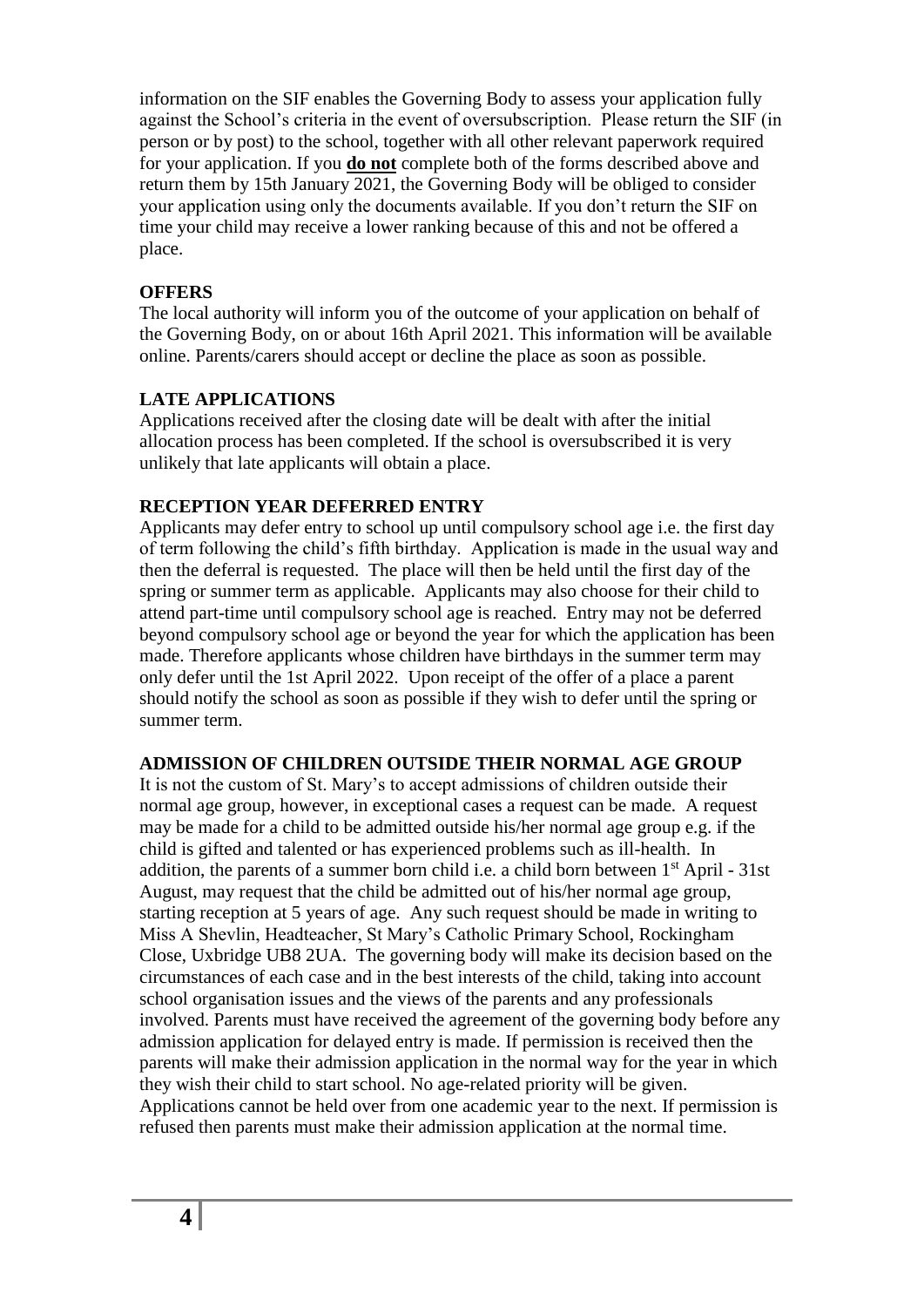#### **WAITING LIST**

In addition to their right of appeal, unsuccessful candidates will be offered the opportunity to be placed on a waiting list. This list will be maintained in order of the oversubscription criteria set out in the policy and not in the order in which applications are received or added to the list. Names will be removed from the list on 31st July 2022, unless applicants request in writing to remain on the list. **Inclusion in the school's waiting list does not mean that a place will eventually become available.**

# **IN-YEAR ADMISSIONS**

Applications for In-Year admissions are made directly to the school. If a place is available and there is no waiting list the child will be admitted. If there is a waiting list, then applications will be ranked by the Governing Body in accordance with the oversubscription criteria. If a place cannot be offered at this time then you may ask us for the reasons and you will be informed of your right of appeal (see Right of Appeal below). You will be offered the opportunity of being placed on a waiting list. This waiting list will be maintained by the Governing Body in the order of the oversubscription criteria and not in the order in which the applications are received. Names are removed from the list at the end of each academic year. When a place becomes available the Governing Body will re-rank the list and make an offer to the person at the top of the list. The local authority will be informed of the offer as soon as it has been accepted.

# **FAIR ACCESS**

The school is committed to taking its fair share of children who are vulnerable and/or hard to place, as set out in locally agreed protocols. Accordingly, outside the normal admissions round, the Governing Body is empowered to give absolute priority to a child where admission is requested under any local protocol that has been agreed by both the local authority and the Governing Body for the current school year. The Governing Body has this power even when admitting the child would mean exceeding the published admission number.

#### **CERTIFICATE OF CATHOLIC PRACTICE**

Applicants applying under criteria 3 to 6 must submit a Certificate of Catholic Practice (CCP) by the closing date dated within a year of entry to school. This certificate is available from the priest at the parish where the family normally worships or from the diocesan website. It is the parent's duty to ensure that the CCP is submitted to the school in good time. The priest will only sign this form if he knows you and agrees that you are a practising Catholic family. You will need to get a certificate signed for each Catholic school you are applying to which has a 'Certificate of Catholic Practice (CCP)' criterion.

#### **NURSERY CHILDREN**

Attendance at the nursery **does not** guarantee a place in Reception.

Parents of children attending St Mary's Catholic Primary nursery **must** make a fresh application for reception to the local authority in the normal way.

# **RIGHT OF APPEAL**

If you are unsuccessful (unless your child was offered a place at a school you ranked higher) you will be informed of the reasons, related to the oversubscription criteria listed above and you will have right of appeal to an independent appeal panel. Should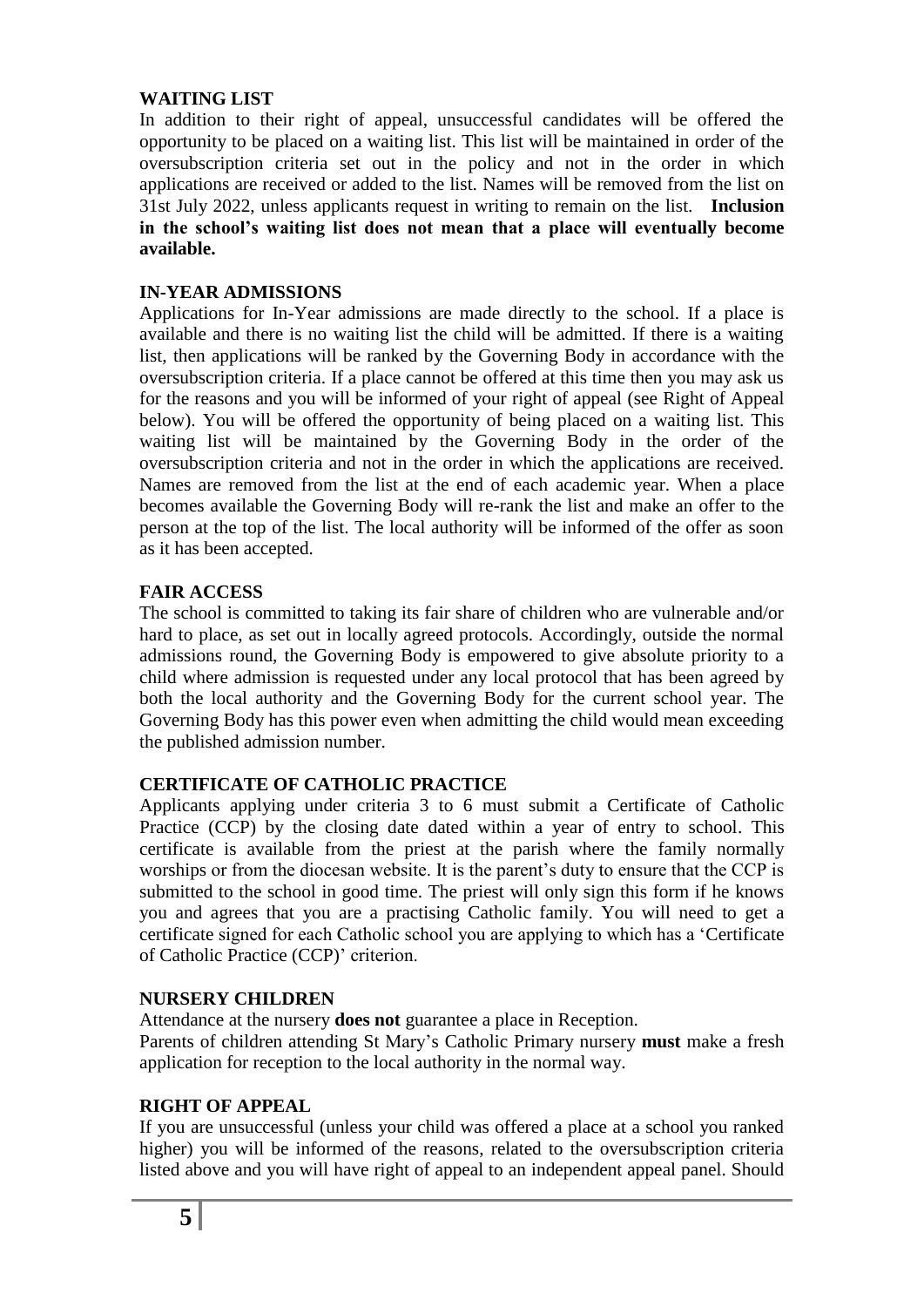you wish to appeal please contact the school as soon as possible for an appeal form on which you must list your reasons for making an appeal. Appeals should be submitted to the school in writing by Friday 21st May 2021. Those wishing to lodge an in-year appeal should contact the school as soon as possible.

# **CHANGE OF DETAILS**

If any of the details on either of your forms changes between the date of application and the receipt of the letter of offer or refusal, you **must** inform the School and the local authority immediately. If misleading information is given or allowed to remain on either of your forms, the Governing Body reserves the right to withdraw the place, even if the child has already started at the School.

# **NOTES (these notes form part of the oversubscription criteria)**

*'An Education, Health and Care Plan' is a plan made by the local authority under S.37 of the Children and Families Act 2014, specifying the educational provision required for a child.*

*'Looked after child' A 'looked after child' has the same meaning as in section 22(1) of the Children Act 1989, and means any child who is (a) in the care of a local authority or (b) being provided with accommodation by them in the exercise of their social services functions (e.g. children with foster parents) at the time of making application to the school.* 

*A 'previously looked after child' is a child who was looked after, but ceased to be so because he or she was adopted, or became subject to a child arrangements order or special guardianship order. Included in this definition are those children who appear (to the governing body) to have been in state care outside of England and who ceased to be in state care as a result of being adopted.*

*'Adopted'. An adopted child is any child who has been formally adopted, having previously been in care and whose parent/ guardian can give proof of this.*

*'Child Arrangements Order'. A Child Arrangements order is an order under the terms of the Children Act 1989 s.8 settling the arrangements to be made as to the person with whom the child is to live. Children 'looked after' immediately before the order is made qualify in this category.*

*'Special Guardianship Order'. A special guardianship order is an order under the terms of the Children Act 1989 s.14A appointing one or more individuals to be a child's special guardian(s). A child 'looked after' immediately before the order is made qualifies in this category.*

*'Parent' means all natural parents, any person who is not a parent but has parental responsibility for the child or any adult with legal responsibility for the child.*

*'Sibling' 'Brother' or 'Sister' includes:*

*i. All natural brothers and sisters, half-brother and sisters, adopted brothers and sisters, stepbrothers and sisters, foster brothers and sisters, whether or not they are living at the same address, and*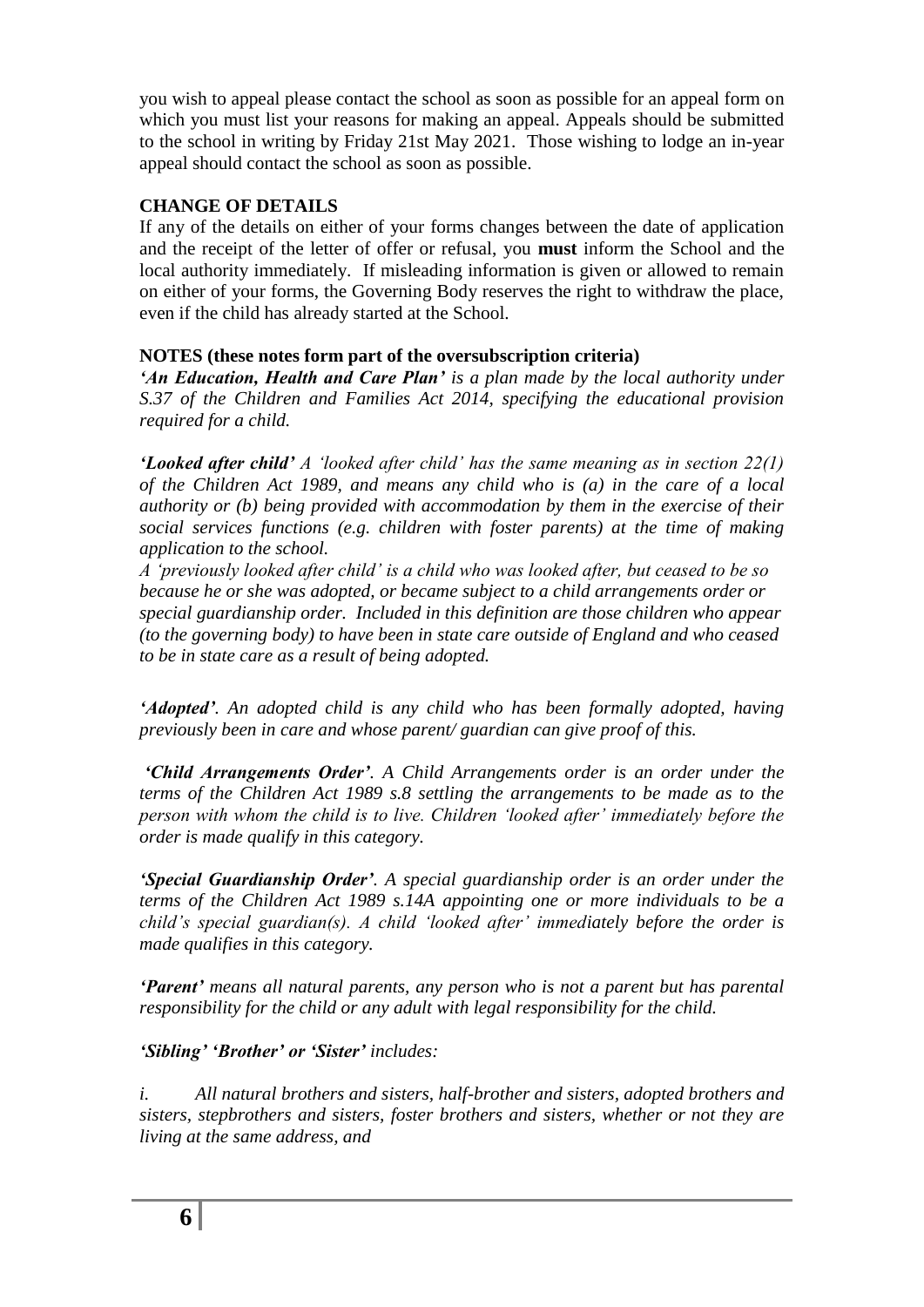*ii. The child of a parent's partner where that child lives for at least part of the week in the same family unit at the same address as the applicant.*

*'Catholic' means a member of a Church in full communion with the See of Rome. This includes the Eastern Catholic Churches. This will normally be evidenced by a certificate of baptism in a Catholic Church or a certificate of reception into the full communion of the Catholic Church. For the purposes of this policy, it includes a looked after child living with a family where at least one of the parents is Catholic. For a child to be treated as Catholic, evidence of Catholic baptism or reception into the Church will be required. Those who have difficulty obtaining written evidence of baptism should contact their Parish Priest [who, after consulting with the Diocese, will decide how the question of baptism is to be resolved and how written evidence is to be produced in accordance with the law of the Church.*

*'Certificate of Catholic Practice (CCP)' means a certificate issued by the family's parish priest (or the priest in charge of the church where the family attends Mass) in the form laid down by the Bishops' Conference of England and Wales. It will be issued if the priest is satisfied that at least one Catholic parent or carer (along with the child, if he or she is over seven years old) have (except when it was impossible to do so) attended Mass on Sundays and holy days of obligation for at least five years (or, in the case of a child, since the age of seven, if shorter). It will also be issued when the practice has been continuous since being received into the Church if that occurred less than five years ago. It is expected that most Certificates will be issued on the basis of attendance. A Certificate may also be issued by the priest when attendance is interrupted by exceptional circumstances which excuse from the obligation to attend on that occasion or occasions. Further details of these circumstances can be found in the guidance issued to priests <http://rcdow.org.uk/education/governors/admissions/>*

*'Children of other Christian denominations' means children who belong to other churches and ecclesial communities which, acknowledge God's revelation in Christ, confess the Lord Jesus Christ as God and Saviour according to the Scriptures, and, in obedience to God's will and in the power of the Holy Spirit commit themselves: to seek a deepening of their communion with Christ and with one another in the Church, which is his body; and to fulfil their mission to proclaim the Gospel by common witness and service in the world to the glory of the one God, Father, Son and Holy Spirit. An ecclesial community which on principle has no credal statements in its tradition, is included if it manifests faith in Christ as witnessed to in the Scriptures and is committed to working in the spirit of the above.*

*All members of Churches Together in England and CYTÛN are deemed to be included in the above definition, as are all other churches and ecclesial communities that are in membership of any local Churches Together Group (by whatever title) on the above basis.*

*'Children of other faiths' means children who are members of a religious community that does not fall within the definition of 'other Christian denominations' at 7 above and which falls within the definition of a religion for the purposes of charity law. The Charities Act 2011 defines religion to include:*

*A religion which involves belief in more than one God, and*